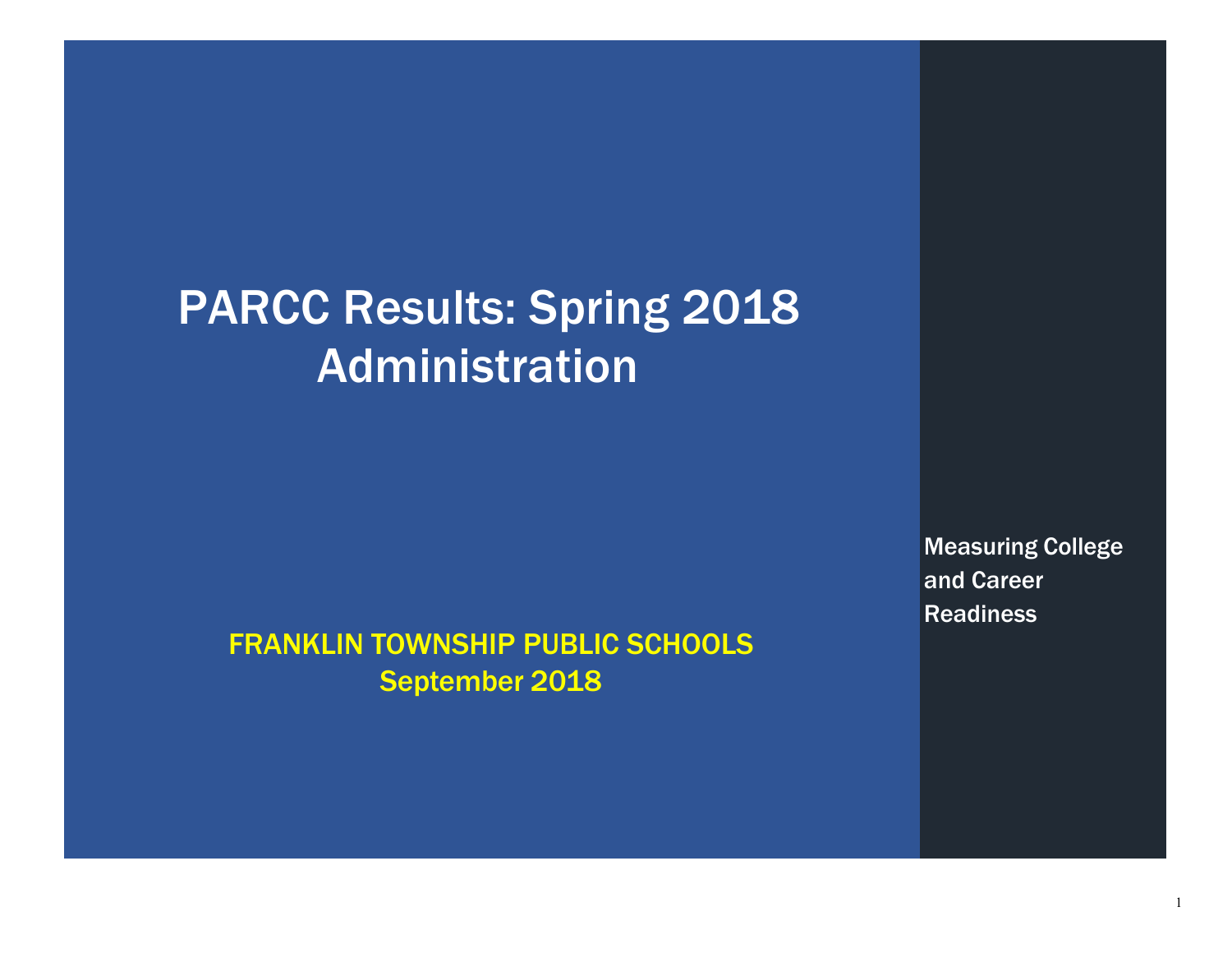## PARCC SPRING 2018

## ¡Math Results

## **ELA Results**

## ■Cohort Data Analysis

¡Next Steps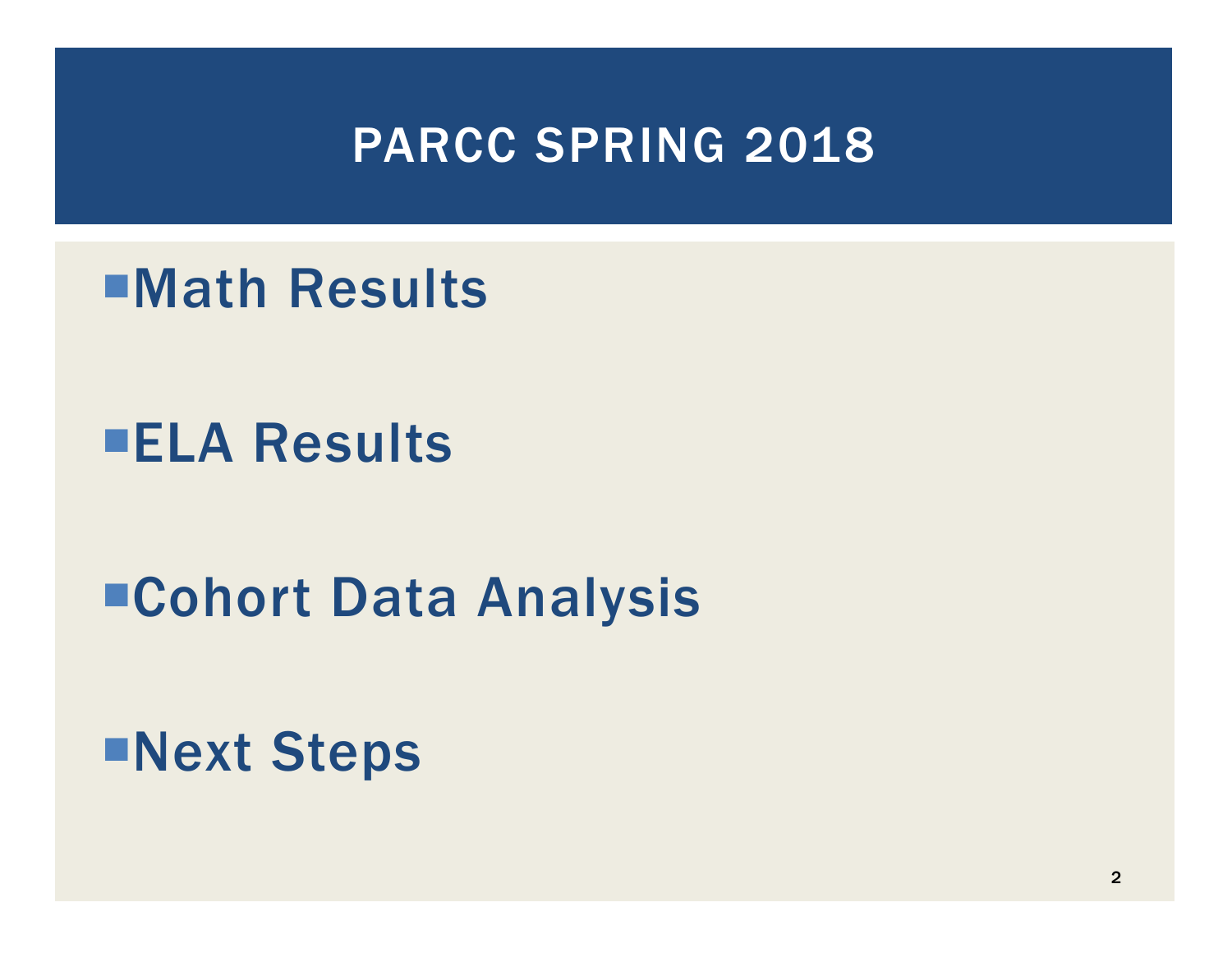## MATHEMATICS

# FRANKLIN TOWNSHIP PUBLIC SCHOOLS MATHEMATICS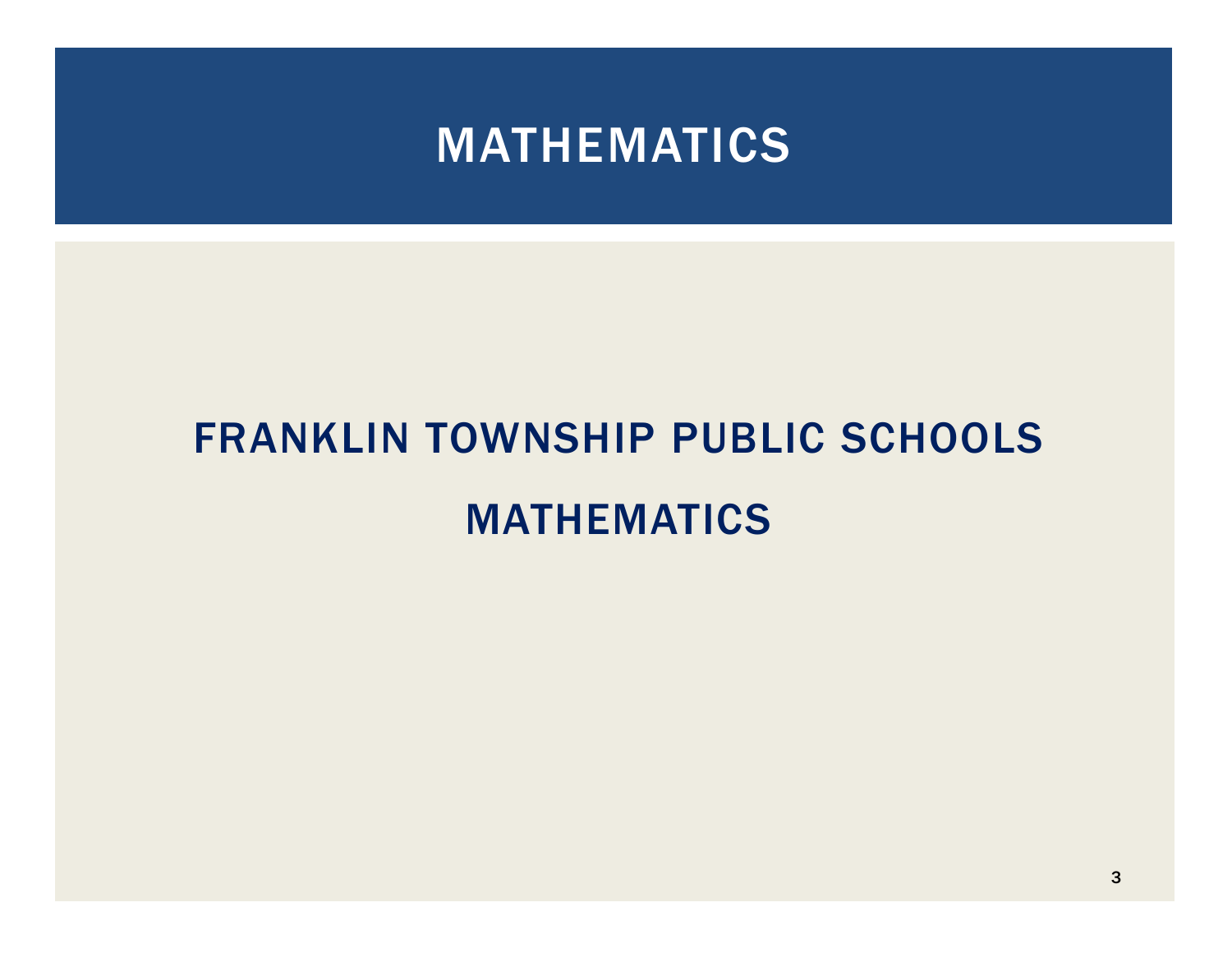#### COMPARISON OF FTPS SPRING 2018 PARCC ADMINISTRATIONS Mathematics vs. New Jersey Percentages for 2018

(Same Test, Different Students)

|                 | <b>Not Yet Meeting</b><br><b>Expectations</b><br>(Level 1) |              | <b>Partially Meeting</b><br><b>Expectations</b><br>(Level 2) |              | <b>Approaching</b><br><b>Expectations</b><br>(Level 3) |              | <b>Meeting</b><br><b>Expectations</b><br>(Level 4) |              | <b>Exceeding</b><br><b>Expectations</b><br>(Level 5) |              | % of Students at<br><b>Level 4 &amp; 5</b> |      |
|-----------------|------------------------------------------------------------|--------------|--------------------------------------------------------------|--------------|--------------------------------------------------------|--------------|----------------------------------------------------|--------------|------------------------------------------------------|--------------|--------------------------------------------|------|
|                 | <b>District</b>                                            | <b>State</b> | <b>District</b>                                              | <b>State</b> | <b>District</b>                                        | <b>State</b> | <b>District</b>                                    | <b>State</b> | <b>District</b>                                      | <b>State</b> | <b>District State</b>                      |      |
|                 | 2018                                                       | 2018         | 2018                                                         | 2018         | 2018                                                   | 2018         | 2018                                               | 2018         | 2018                                                 | 2018         | 2018                                       | 2018 |
| Grade 3         | 10.3                                                       | 8.0          | 16.3                                                         | 15.3         | 25.6                                                   | 23.7         | 37.2                                               | 37.8         | 10.5                                                 | 15.2         | 47.7                                       | 53.0 |
| Grade 4         | 7.0                                                        | 7.5          | 22.4                                                         | 16.8         | 26.5                                                   | 26.3         | 36.7                                               | 41.8         | 7.4                                                  | 7.6          | 44.1                                       | 49.4 |
| Grade 5         | 8.4                                                        | 7.5          | 18.3                                                         | 17.0         | 28.3                                                   | 26.7         | 34.8                                               | 38.5         | 10.2                                                 | 10.4         | 45.0                                       | 48.9 |
| Grade 6         | 9.9                                                        | 8.5          | 24.4                                                         | 20.1         | 27.4                                                   | 27.9         | 31.1                                               | 35.6         | 7.1                                                  | 7.9          | 38.2                                       | 43.5 |
| Grade 7         | 12.7                                                       | 7.7          | 23.5                                                         | 20.4         | 31.1                                                   | 28.6         | 31.1                                               | 36.0         | 1.6                                                  | 7.4          | 32.7                                       | 43.4 |
| Grade 8*        | 28.7                                                       | 22.0         | 22.6                                                         | 22.7         | 25.1                                                   | 27.1         | 23.7                                               | 27.2         | 0.0                                                  | 1.0          | 23.7                                       | 28.2 |
| Algebra         | 17.2                                                       | 11.3         | 24.4                                                         | 18.6         | 22.7                                                   | 24.3         | 32.3                                               | 39.3         | 3.4                                                  | 6.5          | 35.7                                       | 45.8 |
| <b>Geometry</b> | 12.6                                                       | 9.4          | 28.9                                                         | 31.5         | 33.6                                                   | 29.6         | 21.2                                               | 24.6         | 3.6                                                  | 4.9          | 24.8                                       | 29.5 |
| Algebra II      | 50.4                                                       | 31.0         | 12.1                                                         | 22.4         | 12.1                                                   | 18.0         | 21.0                                               | 24.6         | 4.4                                                  | 4.0          | 25.4                                       | 28.6 |

\*Approximately 30,000 New Jersey students in grade 8 participated in the PARCC Algebra I assessment. Thus, PARCC Math 8 outcomes are not representative of grade 8 performance as awhole.

Note: Percentages may not total 100 due to rounding.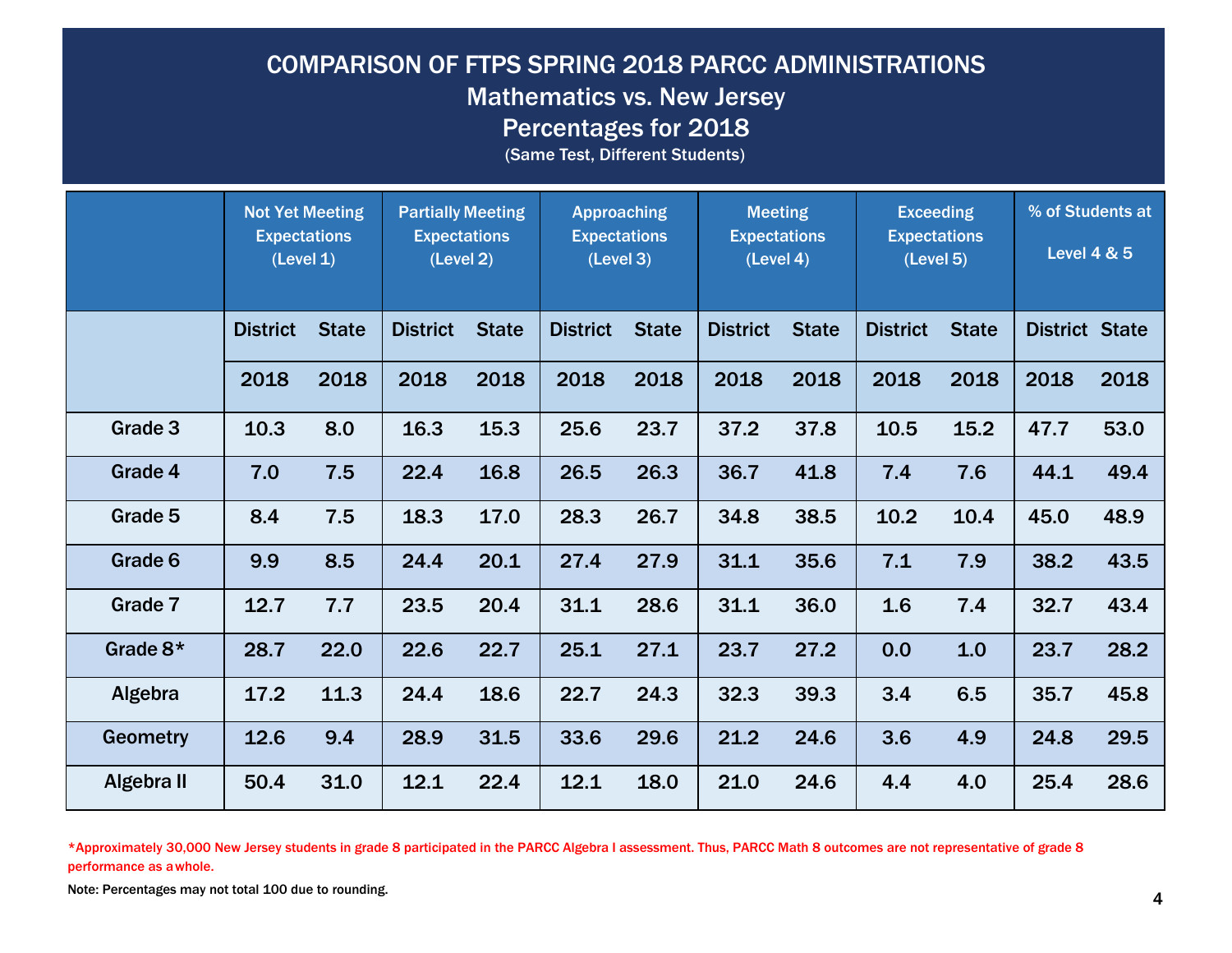#### 2018 PARCC DISTRICT COMPARISON TO STATE AND CROSS-STATE MATH – MEETING OR EXCEEDING

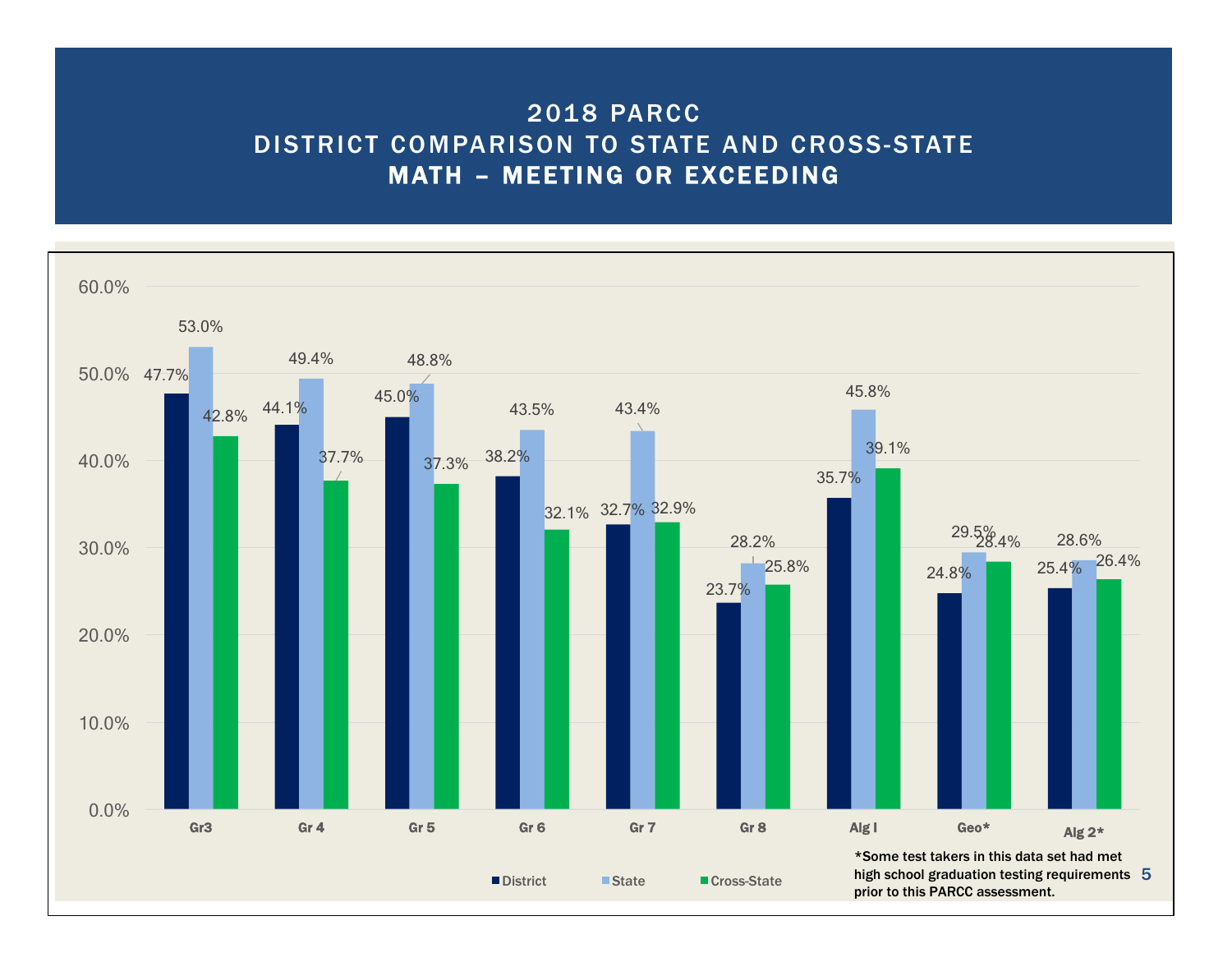#### COMPARISON OF FRANKLIN TOWNSHIP PUBLIC SCHOOLS Spring 2016, Spring 2017 and Spring 2018 PARCC Administrations Mathematics– Percent Proficient

*(Same Test, Different Students)*

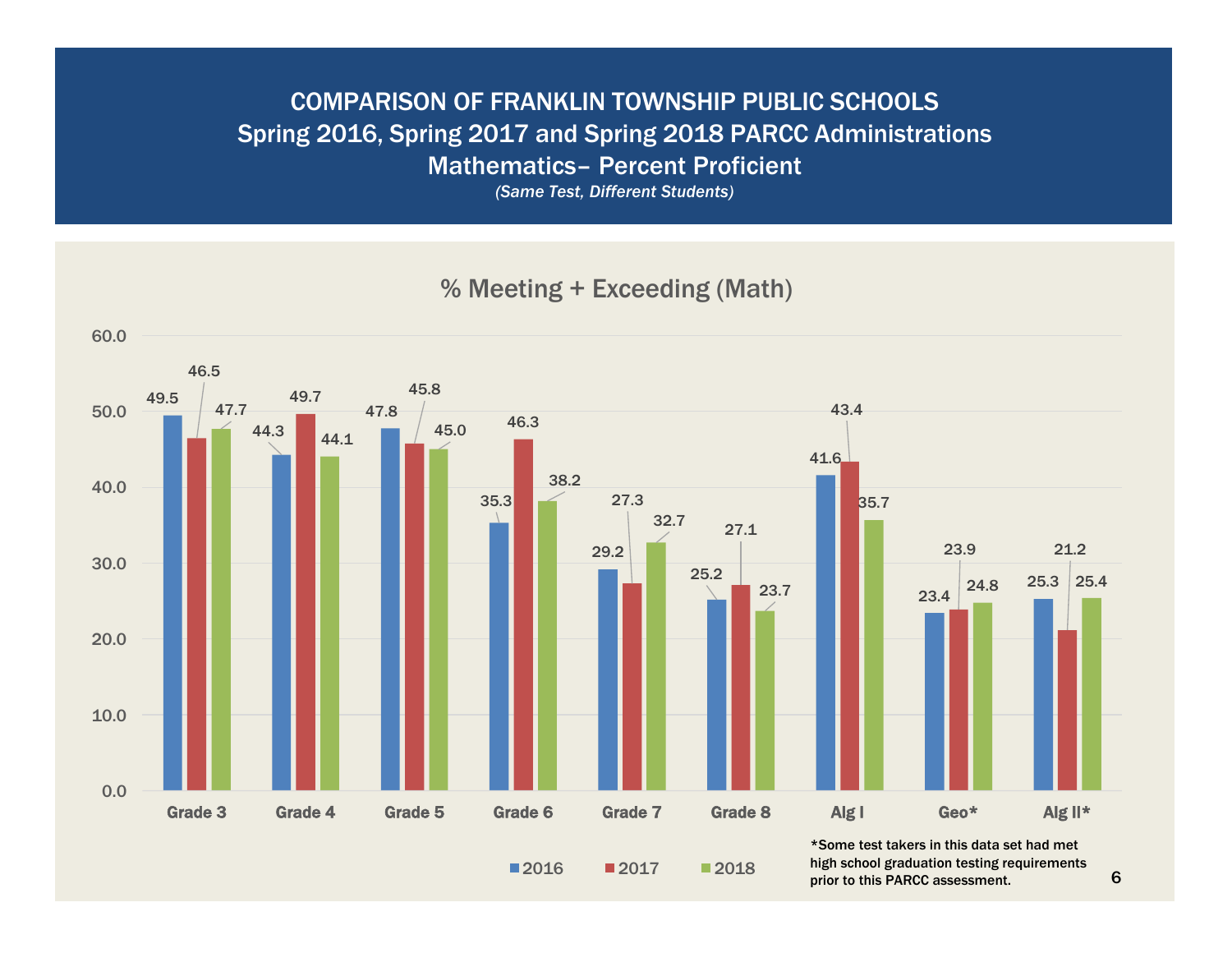### FRANKLIN TOWNSHIP PUBLIC SCHOOLS Performance Of Subgroups Over 3 Years **Mathematics**

(Same Test, Different Students)

74.9  $27.0 \begin{array}{|c|c|} \hline 25.8 \ \hline \end{array}$ 55.4 46.6 76.8 26.1 25.4 55.8 57.1 73.4 24.5 24.9 54.9 52.7 0.0 10.0 20.0 30.0 40.0 50.0 60.0 70.0 80.0 90.0 Asians Black or African American Hispanic or Latino White Two or More Races

■2016 ■2017 ■2018

% Meeting + Exceeding (Math)

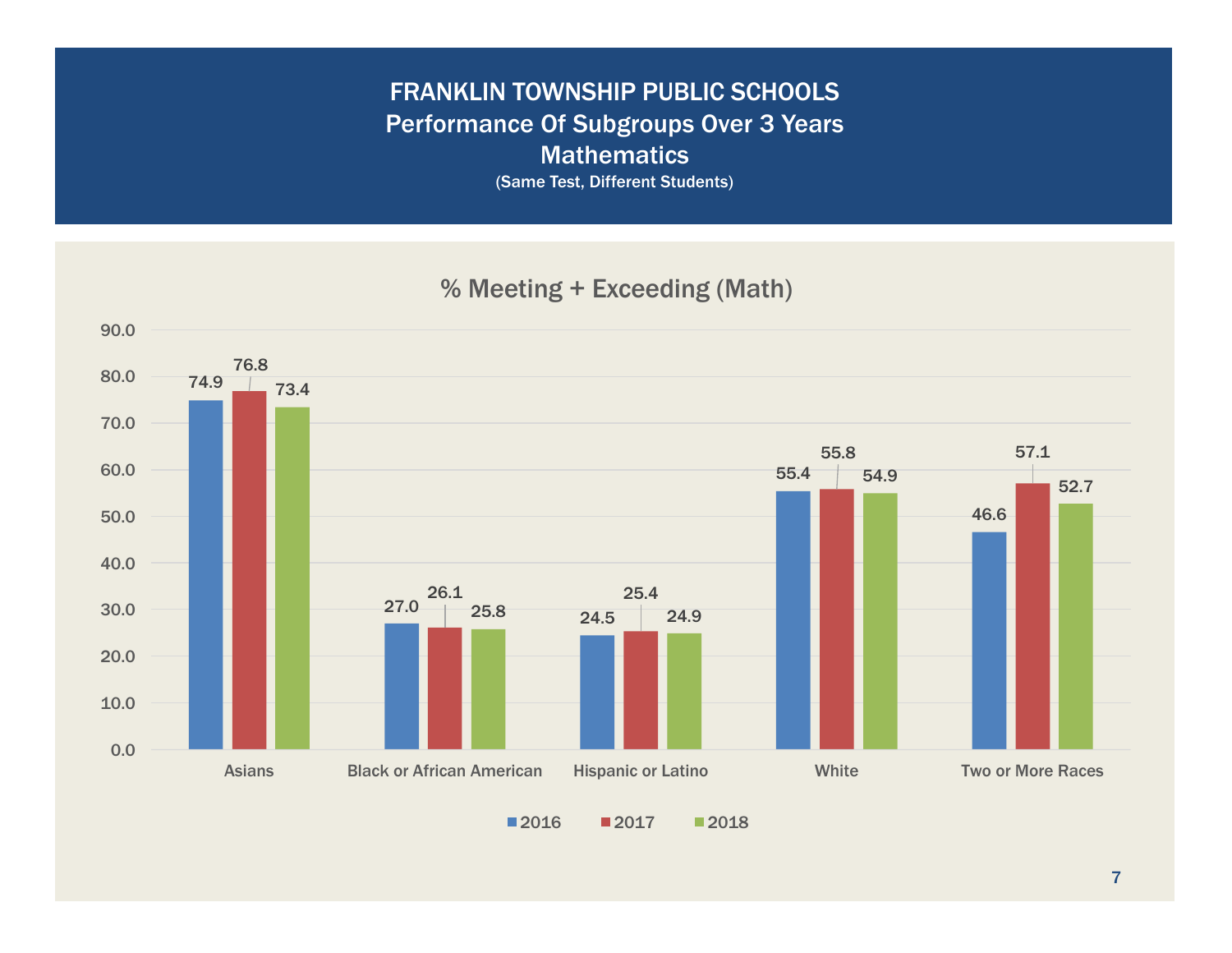### FRANKLIN TOWNSHIP PUBLIC SCHOOLS Performance Of Subgroups Over 3 Years **Mathematics**

(Same Test, Different Students)



 $12016$   $12017$   $12018$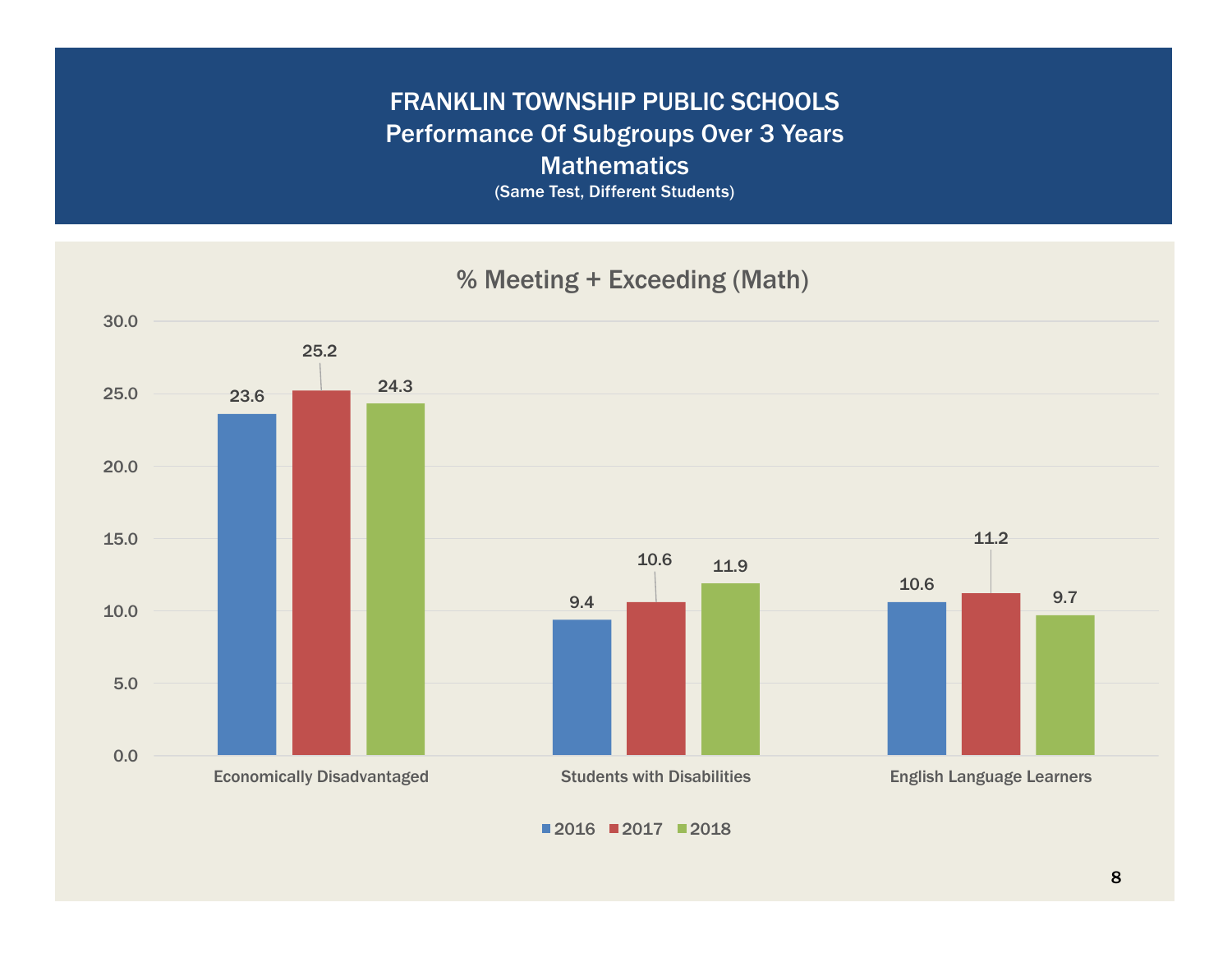FRANKLIN TOWNSHIP PUBLIC SCHOOLS 4 YEAR Cohort PARCC Movement 2014-15 To 2017-18 Mathematics WHERE ARE THEY NOW? (Same Students, Different Tests)

# Not Proficient n=1430 (Spring 2015)

- •12.4% (n=178): Proficient (Spring 2018)
- •29.2% (n=418): Approaching Proficiency (Spring 2018)

Approaching n=675

(Spring 2015)

•23.7% (n=160): Proficient (Spring 2018)

Proficient n=737

(Spring 2015)

•76.0% (n=556): Maintained Proficiency (Spring 2018)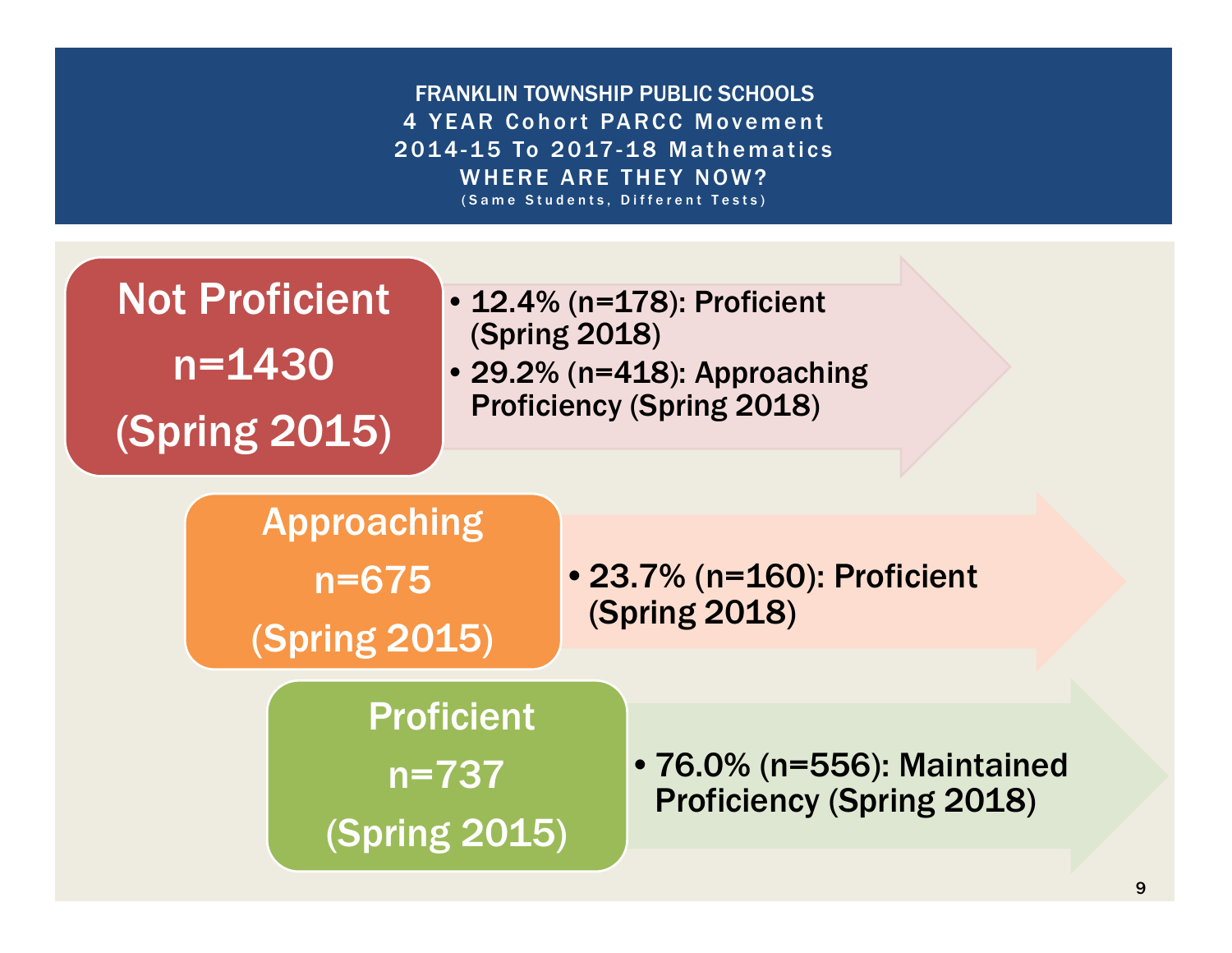## ENGLISH LANGUAGE ARTS / LITERACY

# FRANKLIN TOWNSHIP PUBLIC SCHOOLS ENGLISH LANGUAGE ARTS / LITERACY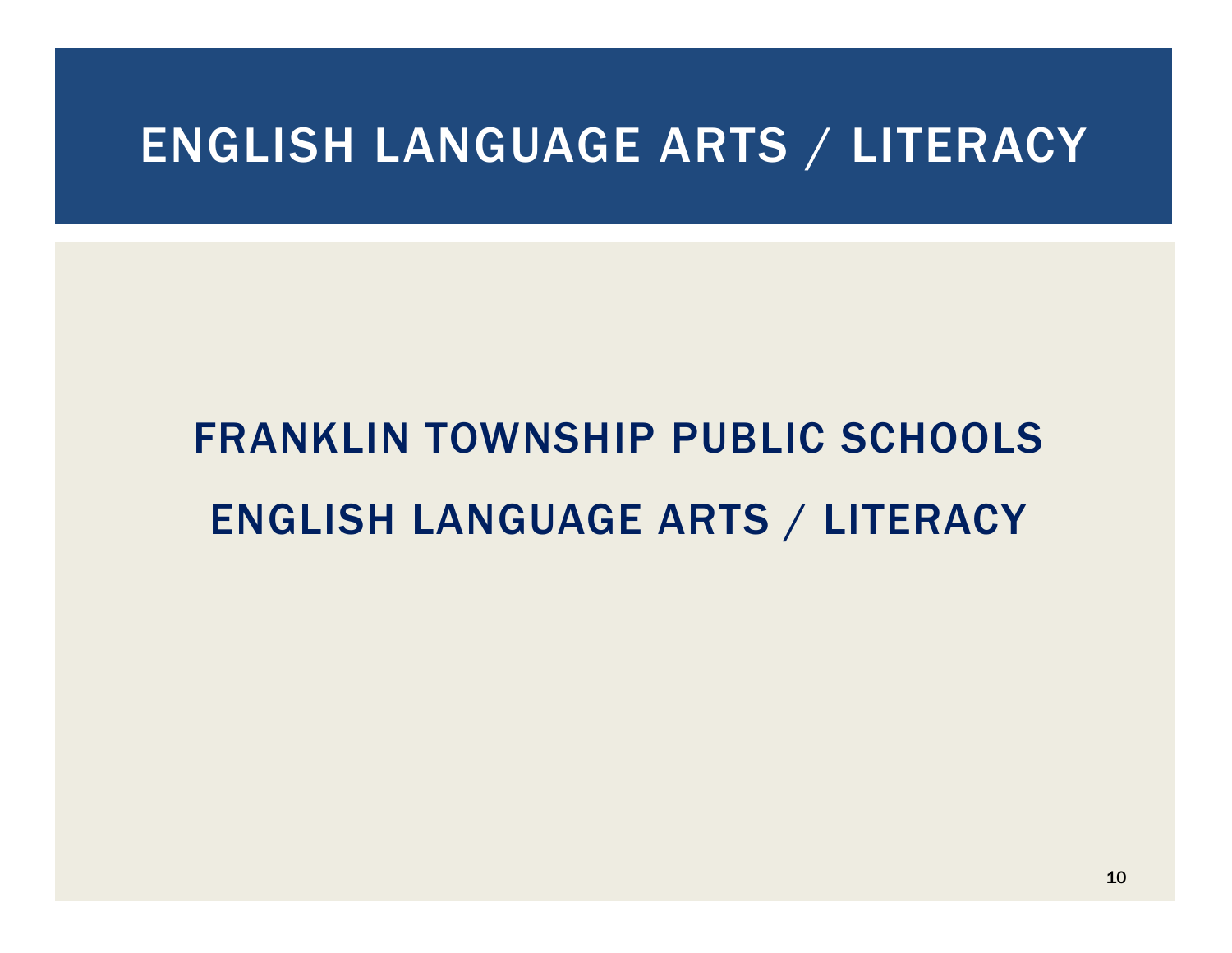#### COMPARISON OF FTPS SPRING 2018 PARCC ADMINISTRATIONS English Language Arts/Literacy vs. New Jersey Percentages for 2018

*(Same Test, Different Students)*

|           | <b>Not Yet Meeting</b><br><b>Expectations</b><br>(Level 1) |              | <b>Partially Meeting</b><br><b>Expectations</b><br>(Level 2) |              | <b>Approaching</b><br><b>Expectations</b><br>(Level 3) |              | <b>Meeting</b><br><b>Expectations</b><br>(Level 4) |              | <b>Exceeding</b><br><b>Expectations</b><br>(Level 5) |              | % of Students<br>at Levels 4<br>and 5 |      |
|-----------|------------------------------------------------------------|--------------|--------------------------------------------------------------|--------------|--------------------------------------------------------|--------------|----------------------------------------------------|--------------|------------------------------------------------------|--------------|---------------------------------------|------|
|           | <b>District</b>                                            | <b>State</b> | <b>District</b>                                              | <b>State</b> | <b>District</b>                                        | <b>State</b> | <b>District</b>                                    | <b>State</b> | <b>District</b>                                      | <b>State</b> | <b>District State</b>                 |      |
|           | 2018                                                       | 2018         | 2018                                                         | 2018         | 2018                                                   | 2018         | 2018                                               | 2018         | 2018                                                 | 2018         | 2018                                  | 2018 |
| Grade 3   | 20.2                                                       | 13.5         | 16.0                                                         | 13.5         | 22.5                                                   | 21.4         | 37.1                                               | 43.5         | 4.2                                                  | 8.1          | 41.3                                  | 51.6 |
| Grade 4   | 9.8                                                        | 7.6          | 13.7                                                         | 12.3         | 25.2                                                   | 22.1         | 34.5                                               | 39.1         | 16.8                                                 | 18.9         | 51.3                                  | 58.0 |
| Grade 5   | 14.1                                                       | 6.9          | 18.2                                                         | 12.6         | 20.8                                                   | 22.4         | 38.1                                               | 47.2         | 8.8                                                  | 10.8         | 46.9                                  | 58.0 |
| Grade 6   | 10.6                                                       | 6.2          | 19.4                                                         | 13.6         | 22.7                                                   | 24.0         | 37.7                                               | 41.3         | 9.7                                                  | 14.9         | 47.4                                  | 56.0 |
| Grade 7   | 10.1                                                       | 8.6          | 14.8                                                         | 10.2         | 20.0                                                   | 18.5         | 30.6                                               | 34.1         | 24.5                                                 | 28.6         | 55.1                                  | 62.7 |
| Grade 8   | 14.3                                                       | 8.7          | 15.8                                                         | 11.1         | 18.8                                                   | 19.8         | 39.6                                               | 39.9         | 11.5                                                 | 20.4         | 51.1                                  | 60.3 |
| Grade 9   | 11.9                                                       | 11.7         | 13.8                                                         | 12.4         | 22.3                                                   | 21.2         | 36.0                                               | 38.4         | 16.1                                                 | 16.3         | 52.1                                  | 54.7 |
| Grade 10  | 14.8                                                       | 17.2         | 15.3                                                         | 12.6         | 21.9                                                   | 19.2         | 33.0                                               | 32.5         | 15.0                                                 | 18.5         | 48.0                                  | 51.0 |
| Grade 11* | 28.2                                                       | 22.2         | 14.6                                                         | 16.5         | 25.6                                                   | 22.4         | 27.7                                               | 29.7         | 3.8                                                  | 9.2          | 31.5                                  | 38.9 |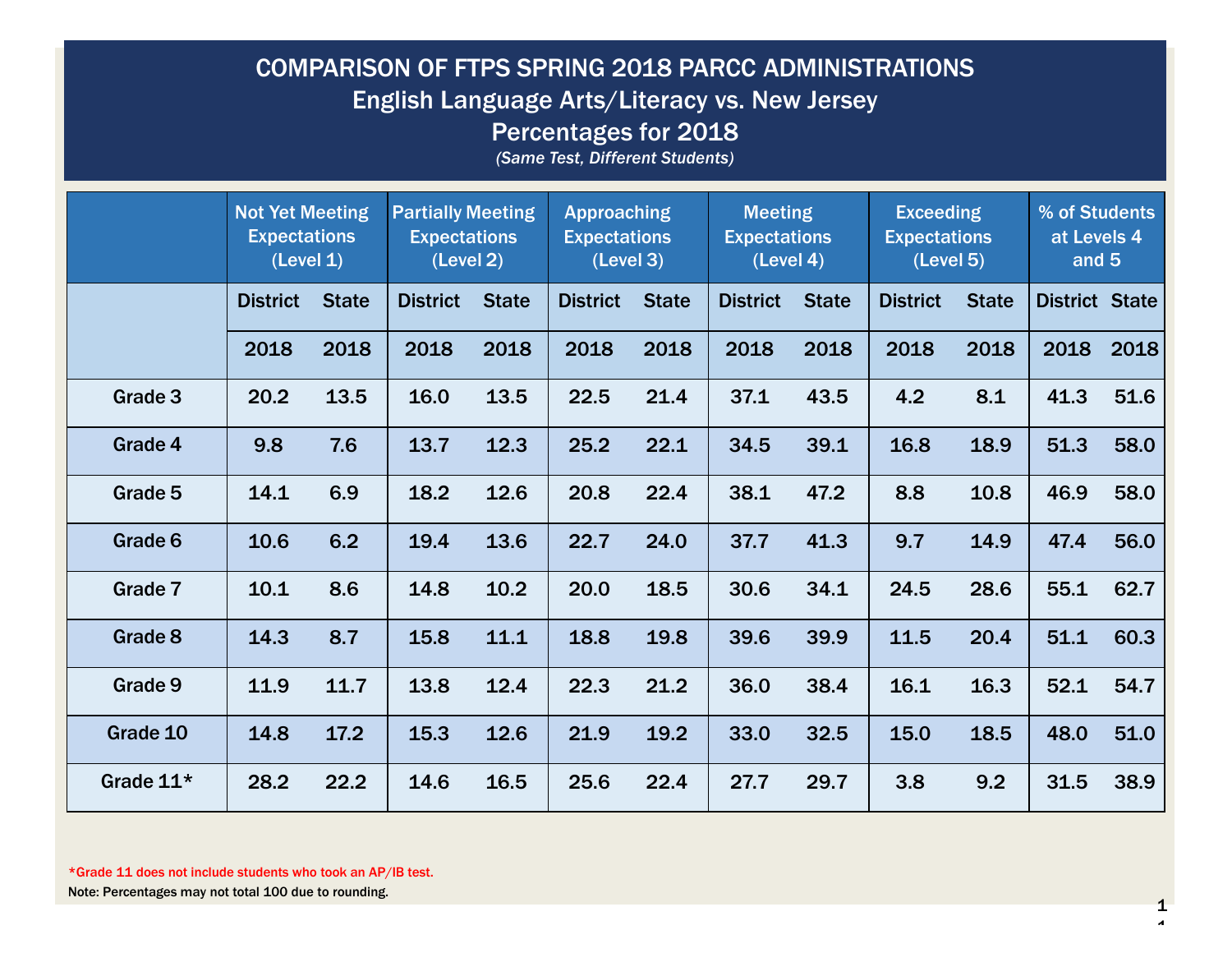#### 2018 PARCC DISTRICT COMPARISON TO STATE AND CROSS-STATE ELA – MEETING OR EXCEEDING

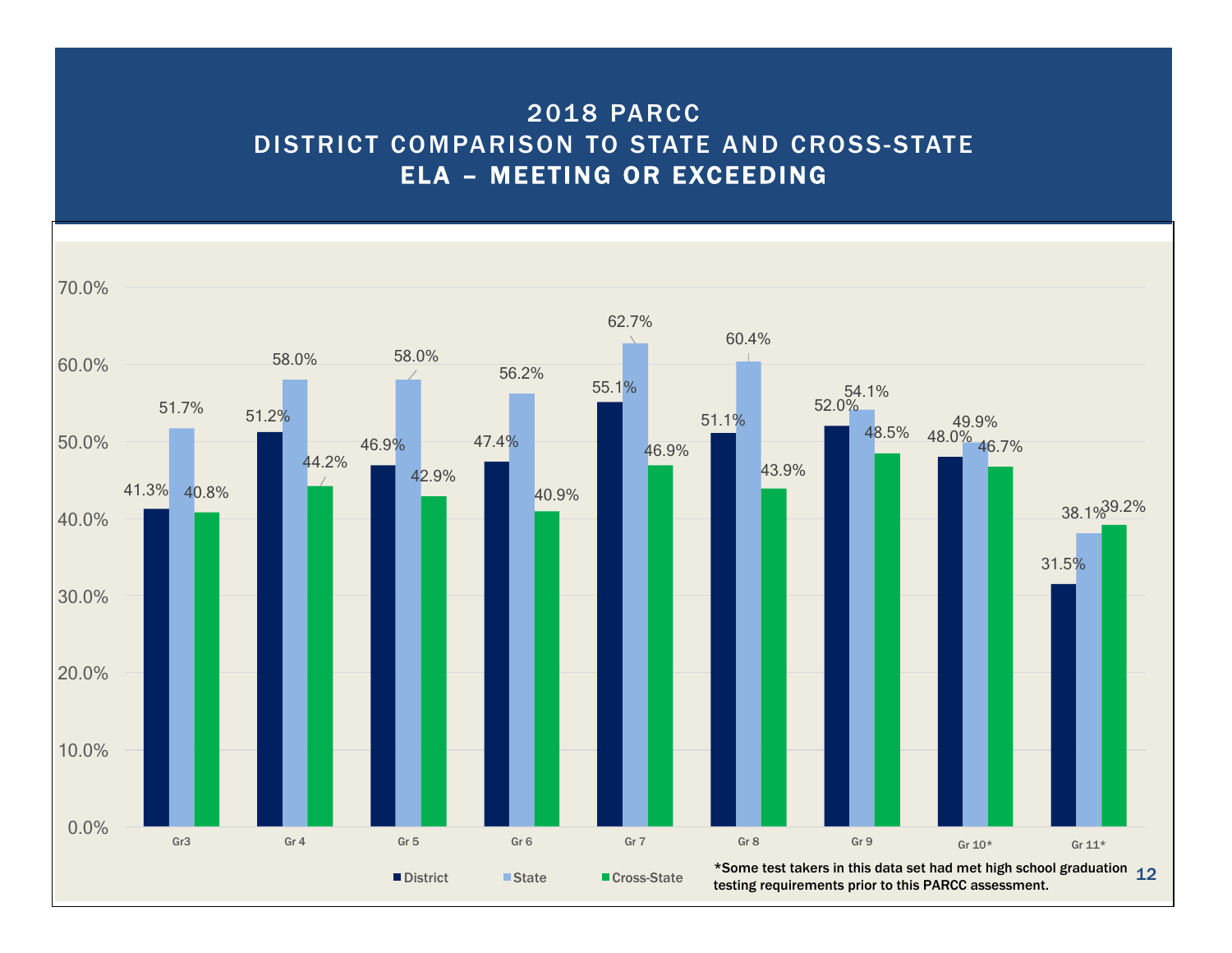COMPARISON OF FRANKLIN TOWNSHIP PUBLIC SCHOOLS Spring 2016, Spring 2017 and Spring 2018 PARCC Administrations English Language Arts/Literacy – Percent Proficient Grades 3 - 11 *(Same Test, Different Students)*



■2016 ■2017 ■2018 graduation testing requirements prior to this PARCC assessment.

13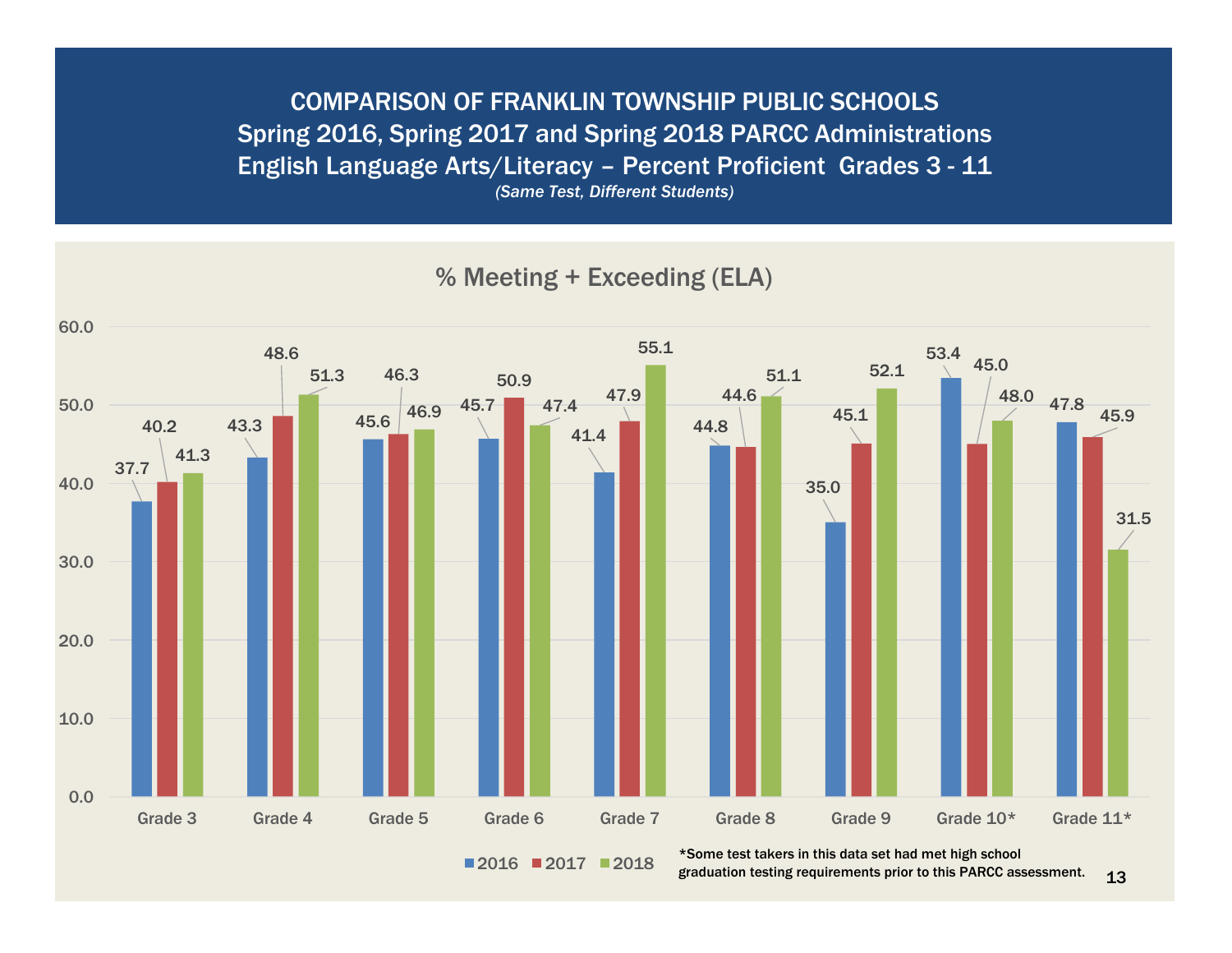FRANKLIN TOWNSHIP PUBLIC SCHOOLS Performance Of Subgroups Over 3 Years English/Language Arts Literacy

(Same Test, Different Students)

% Meeting + Exceeding (ELA)



 $2016$   $2017$   $2018$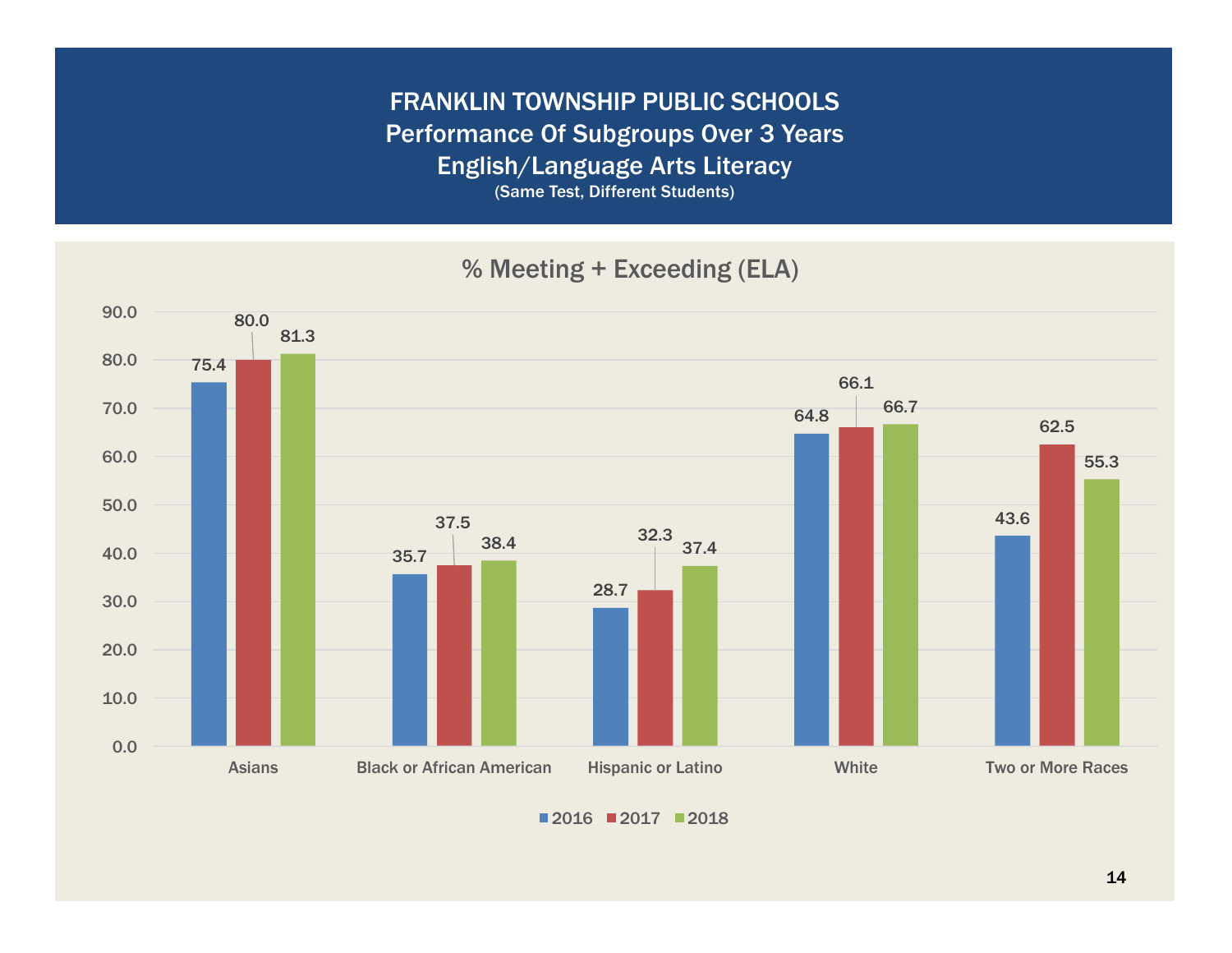FRANKLIN TOWNSHIP PUBLIC SCHOOLS Performance Of Subgroups Over 3 Years English/Language Arts Literacy (Same Test, Different Students)

28.9 9.8 4.5 32.5 11.8 2.9 34.4 12.1 10.3 0.0 5.0 10.0 15.0 20.0 25.0 30.0 35.0 40.0 % Meeting + Exceeding (ELA)

Economically Disadvantaged Students with Disabilities English Language Learners

■2016 ■2017 ■2018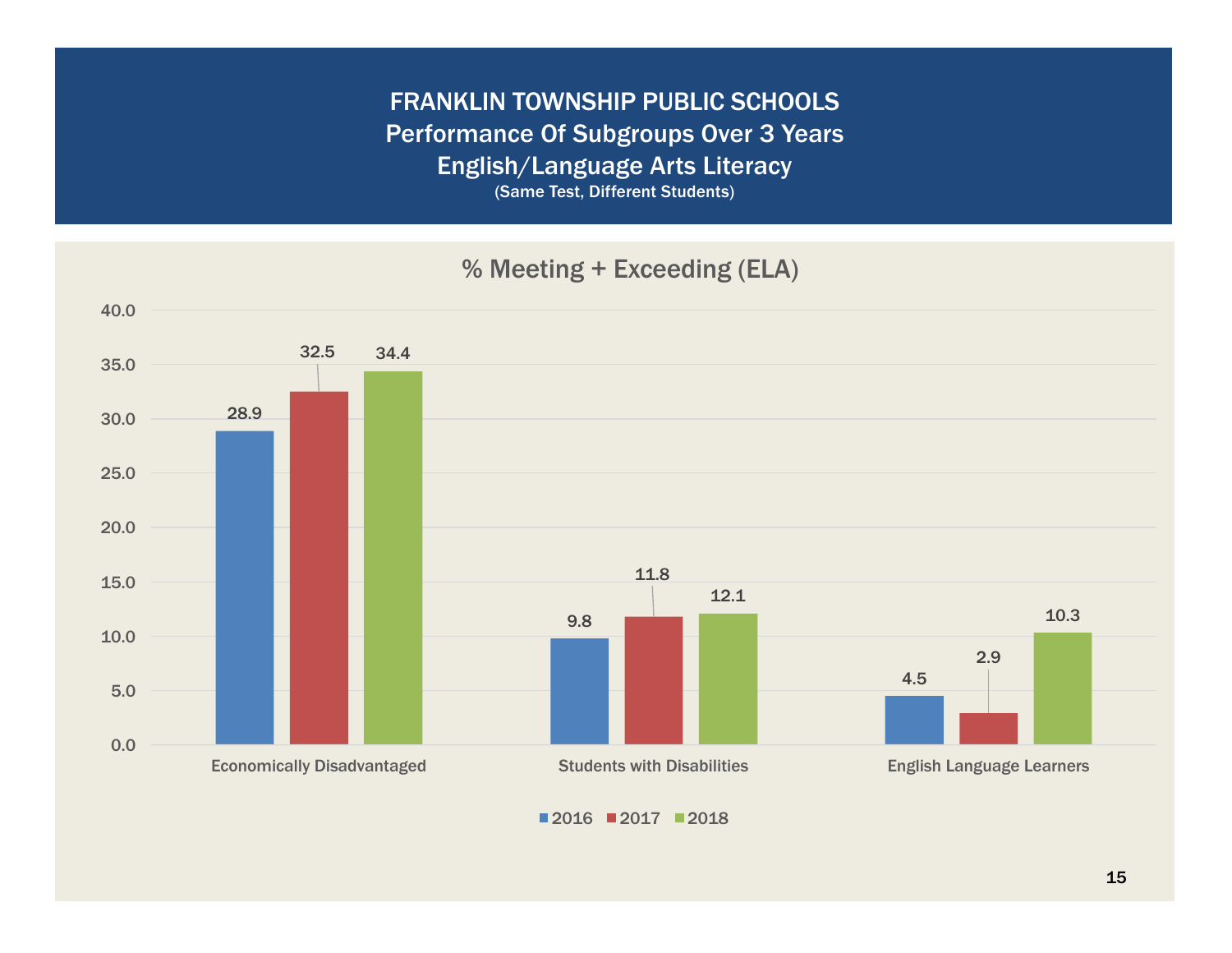#### FRANKLIN TOWNSHIP PUBLIC SCHOOLS 4 Year Cohort PARCC Movement 2014-15 TO 2017-18 English/Language Arts Literacy WHERE ARE THEY NOW?

(Same Students, Different Tests)

| <b>Not Proficient</b><br>$n = 1402$<br><b>(Spring 2015)</b> | • 31.5% (n= 441): Proficient (Spring<br>2018)<br>• 28.4% ( $n = 398$ ): Approaching<br>Proficiency (Spring 2018) |                                                                        |                                                  |    |  |
|-------------------------------------------------------------|------------------------------------------------------------------------------------------------------------------|------------------------------------------------------------------------|--------------------------------------------------|----|--|
| <b>Approaching</b><br>$n = 594$<br>(Spring 2015)            |                                                                                                                  | <b>(Spring 2018)</b>                                                   | 55.2% (n=328) - Proficient                       |    |  |
| <b>Proficient</b><br>$n = 750$<br>(Spring 2015)             |                                                                                                                  | • 90.4% ( $n = 678$ ) - Maintained<br><b>Proficiency (Spring 2018)</b> |                                                  |    |  |
|                                                             |                                                                                                                  | <b>2015: 750 Proficient</b><br><b>Students in ELA</b>                  | 2018: 1,119 Proficient<br><b>Students in ELA</b> | 16 |  |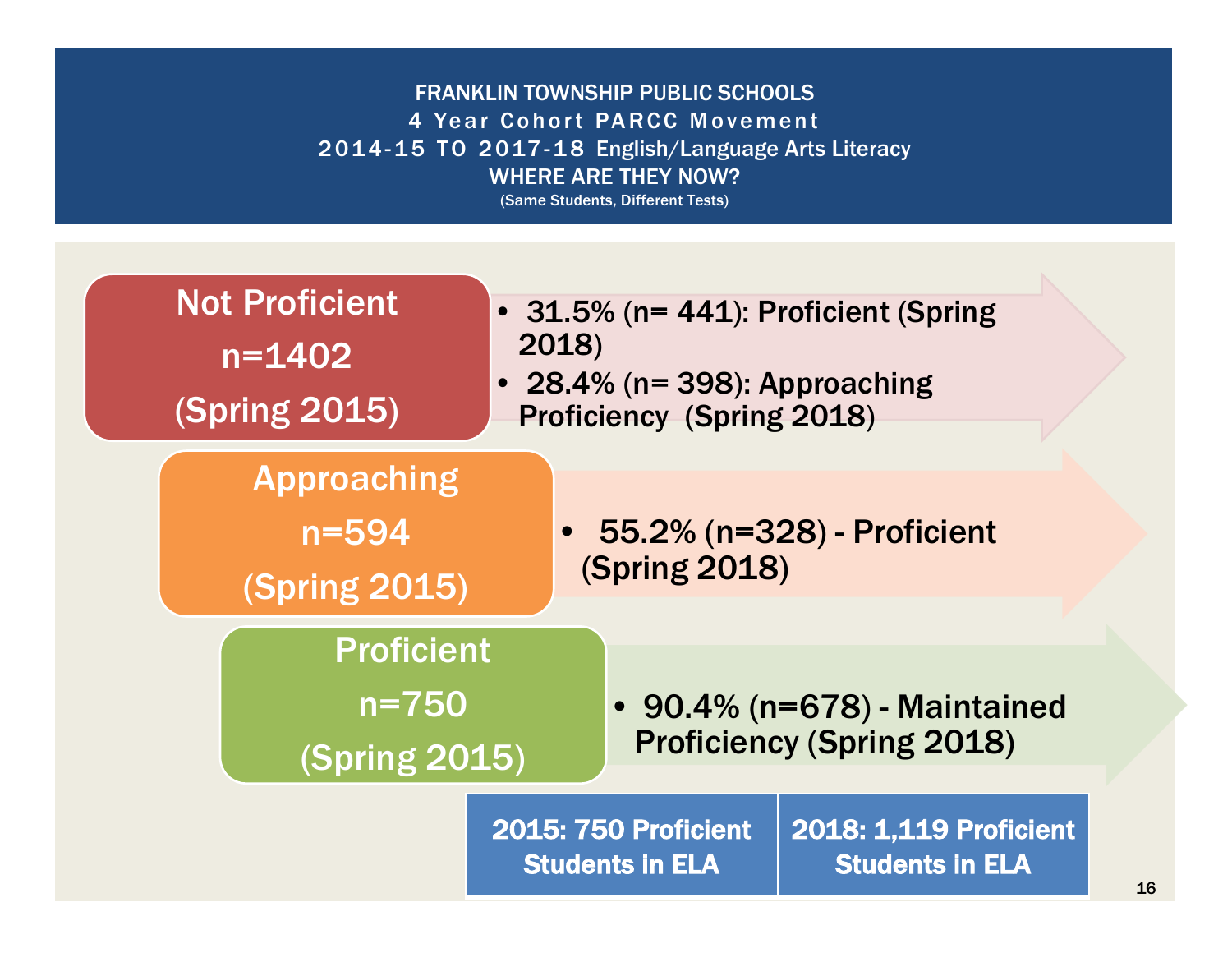### 2018-2019 NEXT STEPS

### ■ Continue to focus on K-2

- **Implementation of Orton-Gillingham training for all K & 1** teachers
- **Alignment of ELA curriculum**
- § Grade 2 focus in Math

■ Academic Intervention Program expansion K-12

### ¡ Focus on Grade 5 and 6-8

- § Grade 5 transition
- § Middle School (2 campus initiative)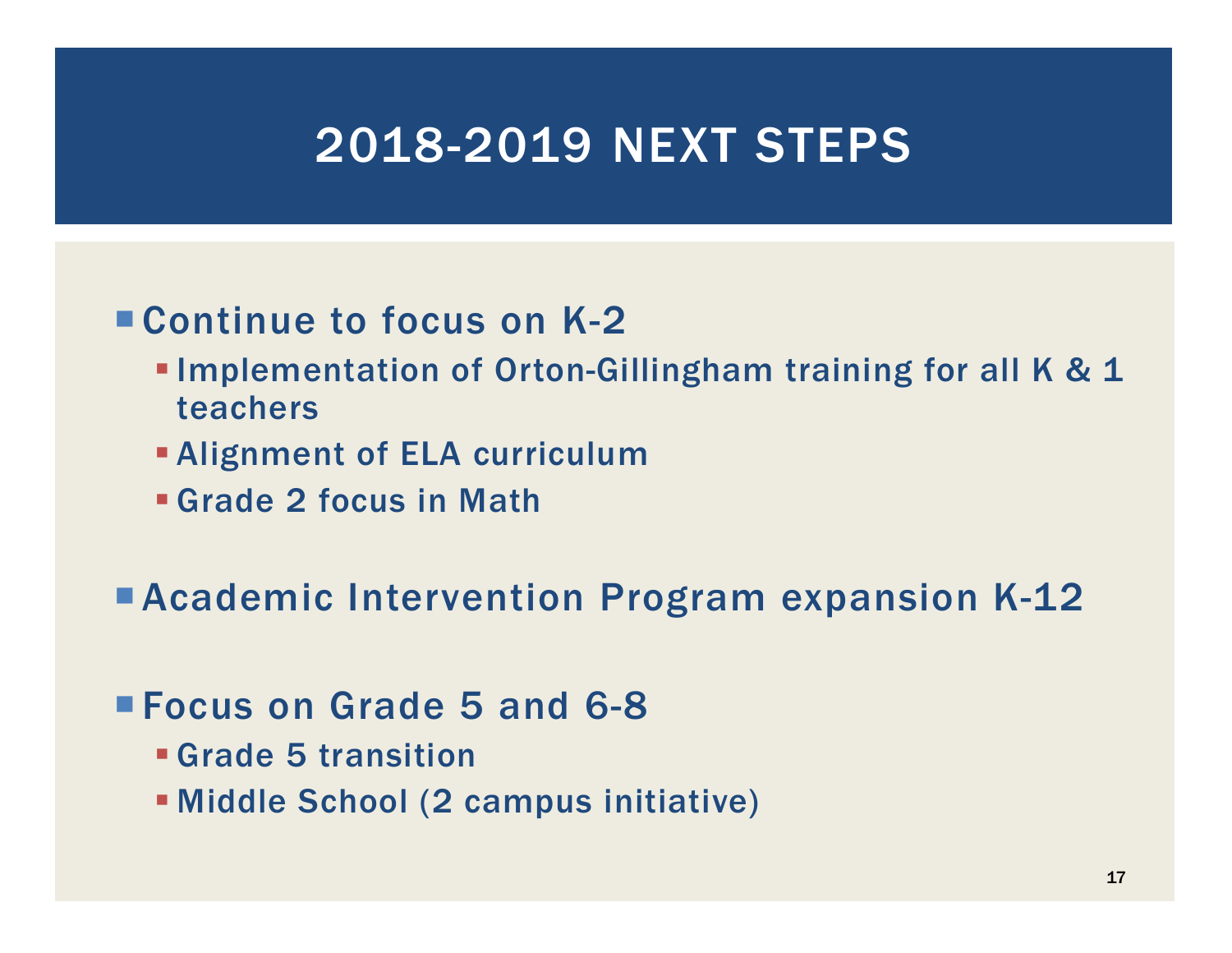## 2018-2019 NEXT STEPS

- **Equal Opportunity Program at FHS** 
	- §Developing academic support systems to promote equity, access and opportunity
- Connect new curricular programming to support:
	- §Social Emotional Learning
	- §Foundational reading standards
	- §Student-centered discussion and questioning